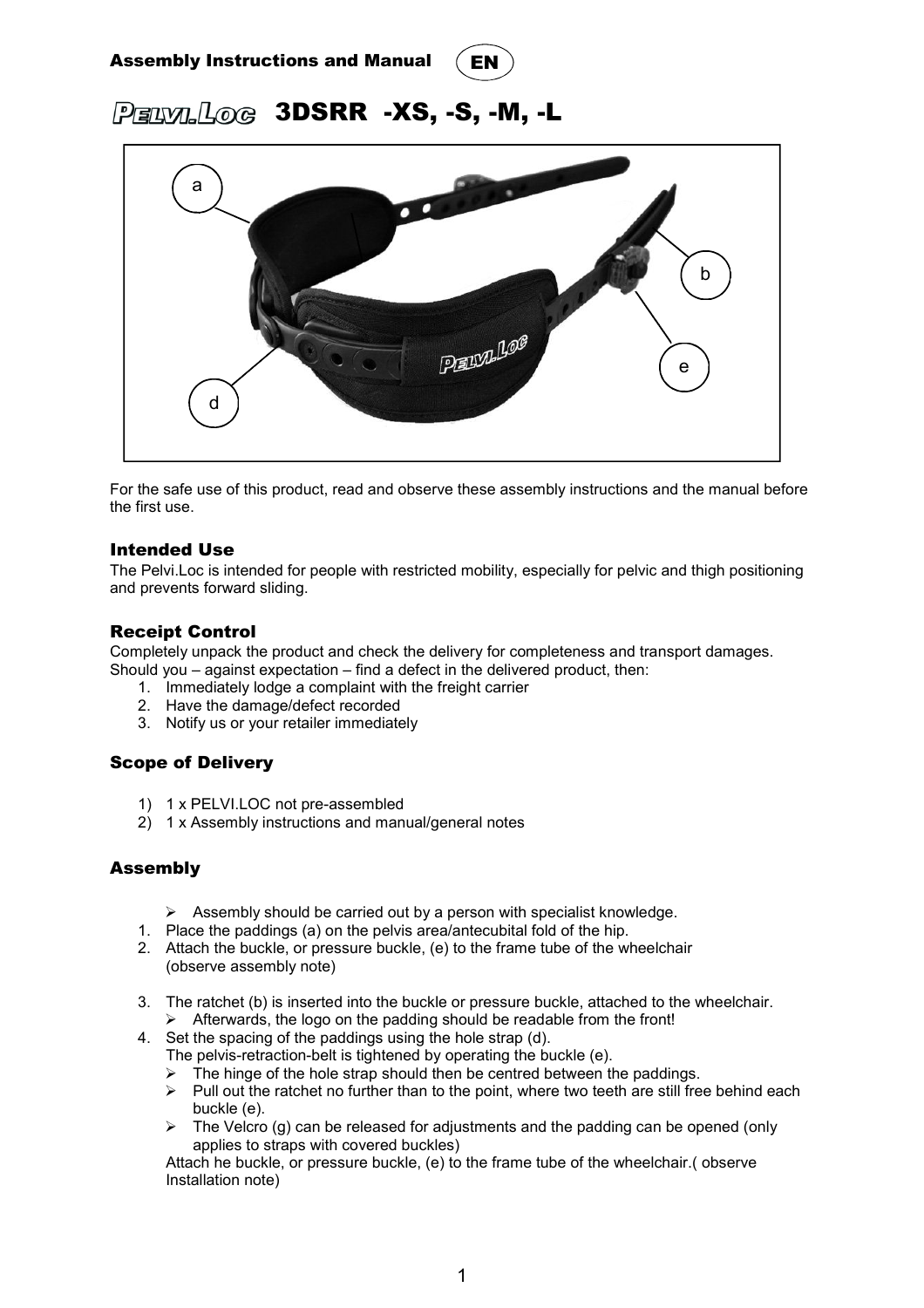- 5. Tighten the ratchet (b) on both sides equally and to a degree that still allows enough space for a flat hand between the thigh and the padding.
- 6. Both ends of the ratchet can be cut to length in a semicircle, if required. Deburr the ends of the cut ratchet, if necessary. –Danger of injury!
- 7. Check the firm fit and locking on both sides of the ratchet!

## Manual

## Safety Notes

In spite of their stable construction, components like the hole straps, webbings, ratchets and paddings are subject to wear and tear. It is therefore recommended to perform a thorough inspection of the PELVI.LOC every 6 Months. It is thereby important to make sure the rivet and screw connections are firmly secure!

- $\triangleright$  Before using the product, ensure that it is in a serviceable condition and that it fits correctly.  $-$ Danger of accidents!
- $\triangleright$  Do not patch up and/or glue up and reuse damaged components such as webbing/ hole strap (d), ratchet (b) or padding (a). –Danger of accidents!
- $\triangleright$  Do not sit on the paddings danger of bruising, especially by the catches (c)!
- $\geq$  Do not lift the wheelchair by the PELCI.LOC. Danger of accidents!
- $\triangleright$  Be careful that your hands do not get caught between the hole strap and the frame or seat tube. Danger of crushing!
- $\triangleright$  Do not use the PELVI. LOC, if there are any bruises,
- $\triangleright$  wounds or other not well-healed injuries in the area where the paddings will be. -Danger of injury!
- ▶ Do not use the PELVI.LOC in case of osteoporosis, brittle bone disease or severe circulatory disorders. –Danger of injury!
- $\triangleright$  After cleaning, ensure the correct functioning of the PELVI.LOC!
- $\triangleright$  A damaged PELVI.LOC must be replaced immediately. -Danger of accidents!

## Attention:

The PELVI.LOC is not part of the restraint system for the wheelchair and/or user during transport in a vehicle for the transport of disabled persons.

 $\triangleright$  Neither the manufacturer nor the distributor will be liable, in the sense of product liability, for damages or risks caused by unattended children with regard to the product.

## **Handling**

- 1. To use the PELVI.LOC, place the paddings (a) on the antecubital fold of the hip. Attention:
	- Make sure that there are no items under the padding! This will prevent painful bruises.
- 2. After that, guide the ratchet (b) through the corresponding catch. For that, operate the corresponding pressure buckle (e).
- 3. Then, tighten the ratchet (b) to a degree that still allows enough space for a flat hand between the thigh and the padding.
- 4. Make sure that the buckle/pressure buckle (c) engages with the teeth of the ratchet! Check the tension!

**To open the PELVI.LOC**, operate the catch (c) and pull the ratchet out.

 $\triangleright$  Make sure that the paddings do not get caught between the stokes of the driving wheel!

# Cleaning and Disinfection

- $\triangleright$  Machine washable up to 40 degrees.
- $\triangleright$  Thermochemical disinfection possible by adding ELTRA 40 when washing
- $\triangleright$  No spinning
- $\triangleright$  Not dryer-proof

#### Maintenance

Inspect the PELVI.LOC for damages and check the functioning on a regular basis.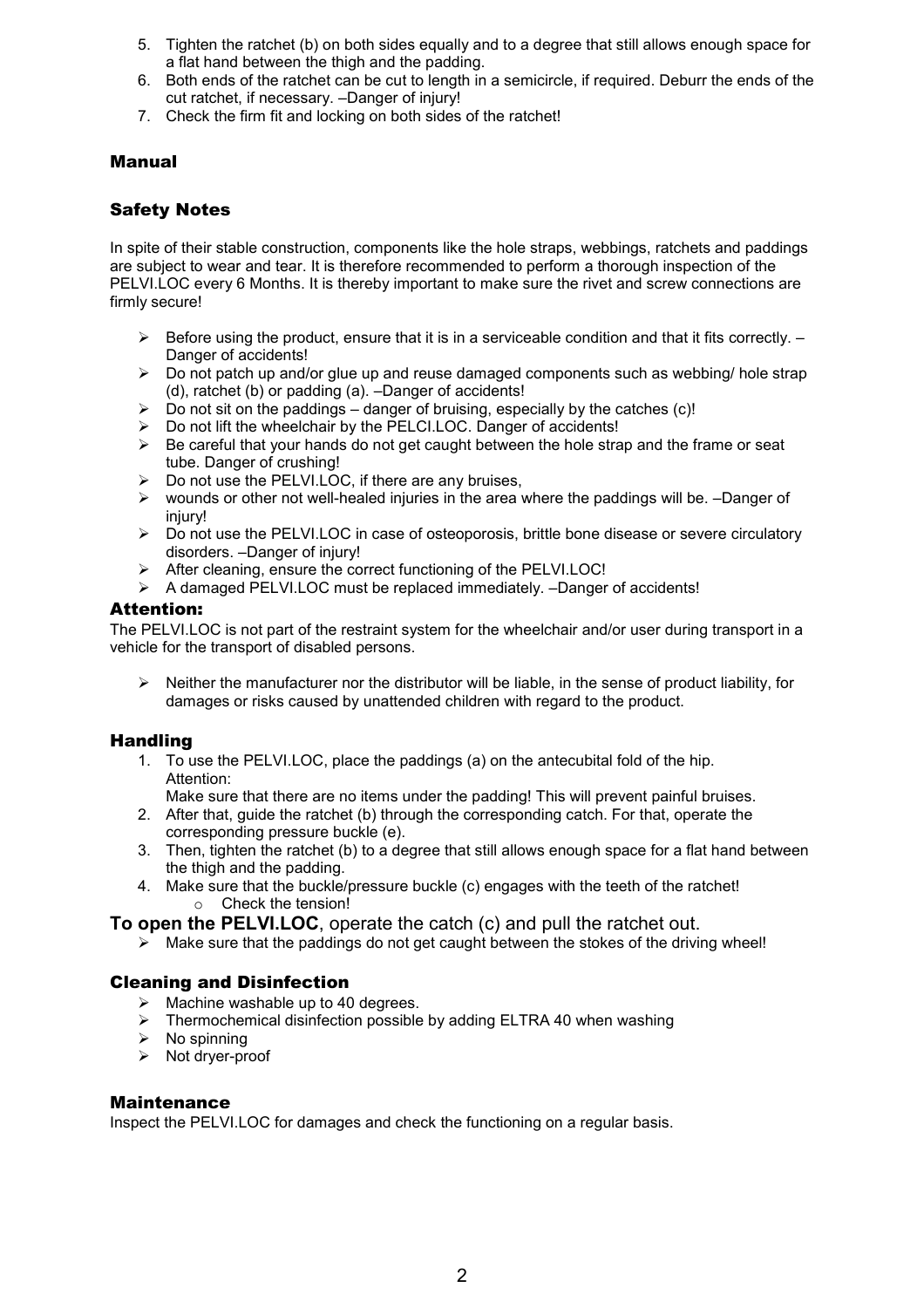# Repair

Immediately replace defective PELVI.LOC systems.

## **Disposal**

- The packaging is recyclable.
- The metal parts can be disposed of through scrap metal recycling.
- Plastic parts are suitable for plastic recycling.
- The disposal must be made according to national statutory provisions.
- Please inquire with your city or municipal administration about local disposal services.

# Technical Data

| Seat width:     | XS        | 16 to 24 cm   |  |
|-----------------|-----------|---------------|--|
| Padding size:   | <b>XS</b> | 18 x 7 cm     |  |
| Weight:         | <b>XS</b> | Approximately |  |
|                 |           | 220           |  |
| Predetermined   | XS        | At            |  |
| breaking point: |           | approximately |  |
|                 |           |               |  |

| Seat width:     | S | 20 to 32 cm   |  |
|-----------------|---|---------------|--|
| Padding size:   | S | 21 x 8 cm     |  |
| Weight:         | S | Approximately |  |
|                 |   | 220           |  |
| Predetermined   | S | At            |  |
| breaking point: |   | approximately |  |
|                 |   |               |  |

| Seat width:     | М | 30 to 40 cm   |  |
|-----------------|---|---------------|--|
| Padding size:   | М | 25.5 x 8 cm   |  |
| Weight:         | М | Approximately |  |
|                 |   | 280           |  |
| Predetermined   | М | At            |  |
| breaking point: |   | approximately |  |
|                 |   |               |  |

| Seat width:     | 36 to 46 cm   |
|-----------------|---------------|
| Padding size:   | 26.5 x 8.5 cm |
| Weight:         | Approximately |
|                 | <b>280</b>    |
| Predetermined   | At            |
| breaking point: | approximately |
|                 |               |

| l Ratchet size: XS-S | $1.9 \times 0.2 \times 40$ cm |
|----------------------|-------------------------------|
| l Ratchet size: M-L  | $2.4 \times 0.2 \times 40$ cm |